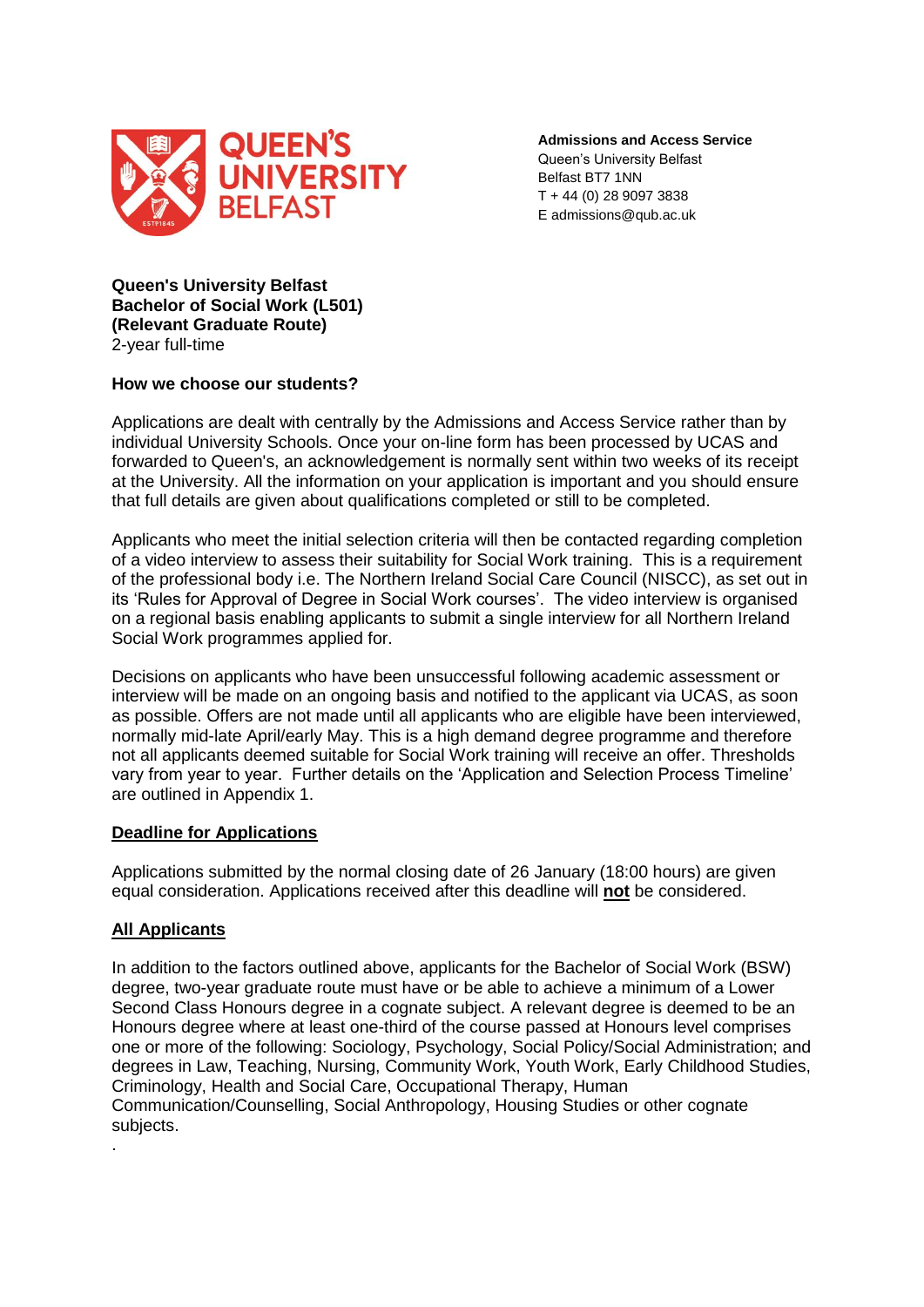**NB: Applicants with a Third Class Honours degree or Non Honours degree will not be considered.** 

## **NB: ALL APPLICANTS**

**All applicants require GCSE Mathematics minimum Grade C/4 or an equivalent qualification acceptable to the University. Essential Skills, Level 2 in Application of Number is not acceptable in lieu of this requirement.**

### **Personal Statement and Academic Reference**

The information provided in the UCAS personal statement should demonstrate a commitment to social work. The academic reference together with predicted classification are noted but, in the case of the Bachelor of Social Work degree, are not the final deciding factors in whether or not an offer can be made. All applications must contain a reference otherwise they may not be considered.

### **Applicants in Receipt of an Offer**

Applicants who are made an offer are normally invited to an offer holders event, which is usually held in May, following the publication of offers. If you have not already done so, this will allow you the opportunity to visit the University and to find out more about the Social Work degree and the facilities on offer. It also gives you a flavour of the academic and social life at Queen's.

### **Deferred Entry**

Due to the demand for places and the lengthy selection process applicants applying for deferred entry or those who are made an offer and request deferred entry are not considered.

All applications submitted by the normal closing date of 26 January (18:00 hours) are given equal consideration. Applications received after this date will not be considered.

## **Transfers**

Because of the intense competition for places to study Social Work and the nature of the course structure, transfers are not considered. However, candidates who commence another course of study may submit a fresh application via UCAS for consideration. All applicants must have the same entry requirements as those applying direct from A-level (or other acceptable qualification) and must have passed any exams taken at University.

## **Finally**

If you cannot find the information you need here, please contact the University Admissions Service [here,](mailto:admissionsbsw@qub.ac.uk) giving full details of your qualifications and educational background.

Those considering applying to Social Work can find additional information on the Degree in Social Work on the NI Social Care Council (NISCC) website at:

[https://learningzone.niscc.info/storage/adapt/6126682248845/index.html](https://eur02.safelinks.protection.outlook.com/?url=https%3A%2F%2Flearningzone.niscc.info%2Fstorage%2Fadapt%2F6126682248845%2Findex.html&data=04%7C01%7Cs.bloomer%40qub.ac.uk%7Cfd24d7fe91674058b85808d999fc4dd0%7Ceaab77eab4a549e3a1e8d6dd23a1f286%7C0%7C0%7C637710131184258354%7CUnknown%7CTWFpbGZsb3d8eyJWIjoiMC4wLjAwMDAiLCJQIjoiV2luMzIiLCJBTiI6Ik1haWwiLCJXVCI6Mn0%3D%7C1000&sdata=ePX9nH3iOsoX%2BZLERxkstqk%2BUu6DdLHtHH9hwL1Kc7s%3D&reserved=0)